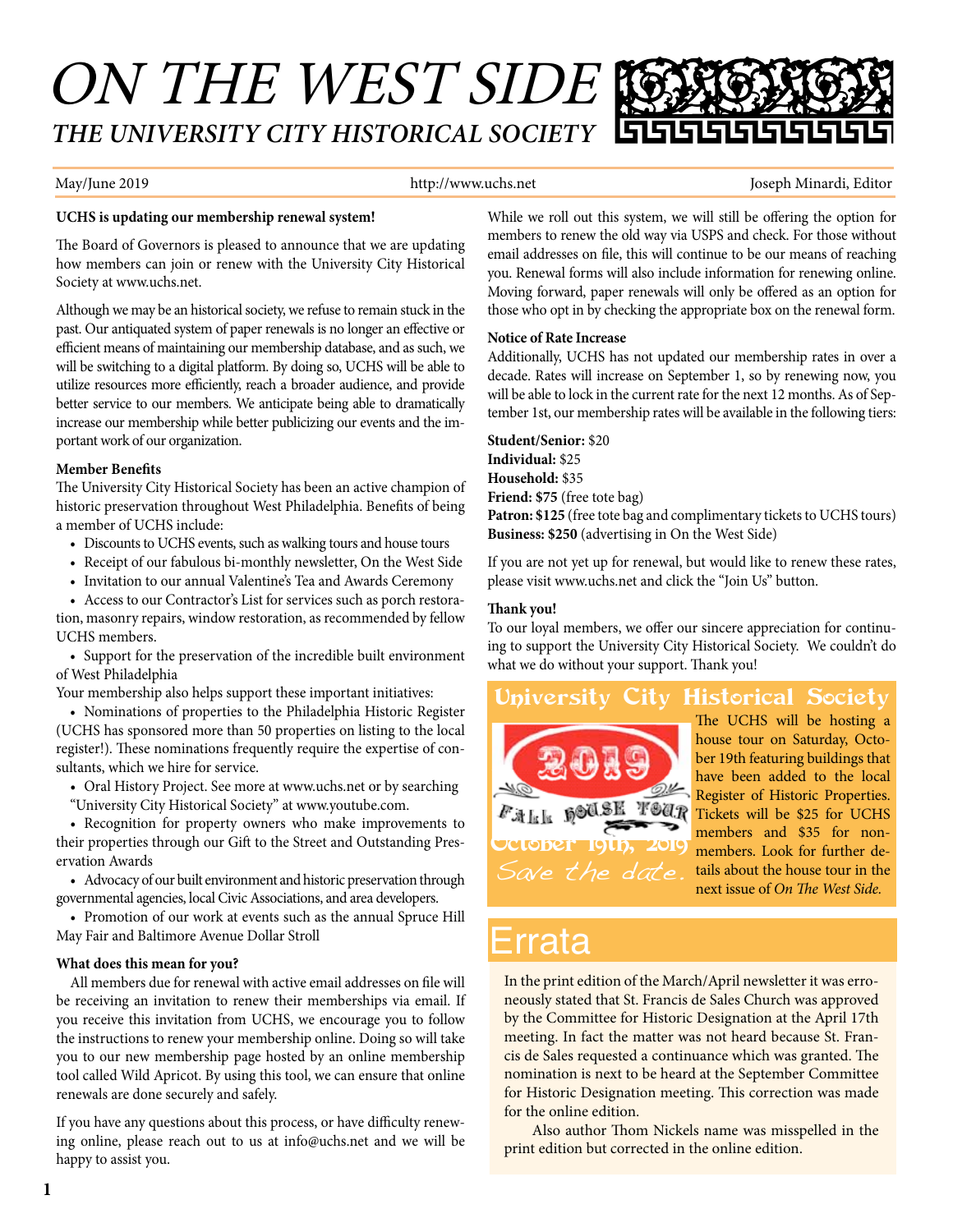## UCHS Recommended Reading: Philadelphia Mansions: Stories and Characters Behind the Walls

*We know that UCHS members love to read about our neighborhood's rich history, and when a good book comes along, we'll make a recommendation for addition to your library*.

Thom Nickels, an author, a columnist, and fiction writer, talks about his most recent book. Here is part two of the interview, continued from the previous issue of *On The West Side*.

#### **UCHS: What was the most surprising fact (or facts) you uncovered while researching the book?**

Thom Nichols: The history of the historic Morris House at 225 South Eighth Street (now the M Hotel and restaurant) surprised me. I hadn't known that the house best represents what the original Presidents House looked like when Philadelphia was the capital of the nation. The Morris House, of course stands in direct contrast to what poses as the Presidents House—that modernist skeletal structure near Independence Hall that looks like a Septa wait station for Frankford-Market El passengers. Another surprise for me—but this was more of a personal surprise-- had to do

with my architect grandfather, Frank V. Nickels, who was assigned the task (from the Archdiocese of Philadelphia) of making a deal with Howard Hughes about purchasing the land for Nazareth Hospital in northeast Philadelphia. Hughes owned the land so the hope was that he would ofer the Archdiocese a discount but apparently he was so taken with the Nazareth design he donated the land for free.

 In researching Loch Aerie I happened on a story about how the poet James Whitcomb Riley got lost in Center City during one of his poetry tours and couldn't find his way back to his hotel. Then there was the fght that E. Dunbar Lockwood got into at the Union League. Research into the McIIhenny mansion on Rittenhouse Square led me to James Lord's fascinating essay on Henry McIIhenny in his book, A Gift for Admiration. Then there was Mother and Father Divine's Woodmont mansion on the Main Line, and how Mother Divine ordered Jim Jones of Jonestown infamy and a number of his followers of mansion property when Jones announced that Mother Divine's followers should join the Peoples Temple because he now carried Father Divine's "mantle."

#### **UCHS: Is there one particular takeaway readers should have from the book?**

TN: I like to play on that quote in Scripture, "In my Father's House there are many mansions," because there are many diferent types of mansions in the book. I also expand the defnition of the word mansions to include houses where extraordinary events occurred or where extraordinary individuals lived, such as the Walt Whitman house in Camden, so this would be a very unorthodox type of mansion. I suppose if you are an extreme ideological fan of barren modernist architecture, you would fnd many things in my book to object to. Then again, the book may help you to soften your views a bit.

#### **UCHS: Can you tell us a little about your upbringing?**

**TN:** I grew up in Drexel Hill and then Frazer, Pennsylvania. Manayunk was the town where my great grandparents settled after migrating from Dusseldorf, Germany. We were a family of burgermeisters. My great grandfather was a green grocer and owned a store near Baker Street. He later became the head of the Manayunk Business Man's Association and was appointed by President Theodore Roosevelt to head the local Draft Board. He built the Nickels Building on Main Street which was where Manayunk residents heard the announcement that all of the town's mills were closing. This was at the beginning of the Great Depression. On Saturday nights the dance parties held in the Nickels Building shocked the local Methodist community, so for a time the family name became associated with libertine decadence. I'm happy to say that the Nickels Building on Main Street still stands.

Frazer in the 1960s was Andrew Wyeth country. My family's large split level home was right up against a cow pasture; down the street was a big red barn where we'd play in the hay lofs and look at the horses. As kids we would hike to Valley Forge or walk along dead railroad tracks to a quarry that had a lake for swimming and a "mountainous" like area that to a kid seemed like a taste of Wyoming. In the fall the Mennonite farmer who owned the barn would put up scarecrows. We spent many a summer's day trying to find our way out of the corn maze. There was a golf course nearby so we often sold lemonade on little red wagons to golfers.

#### *Cover, Philadelphia Mansions.*

**UCHS: Do you have a favorite building in Philadelphia?** TN: That would be the Bell Atlantic Building. This building has a rich,

world class feel to it, unlike the new Comcast tower which seemed to look better on the drafing board then it looks in reality. Initially I think Comcast II was supposed to have a tall thin graceful spire that didn't "punch" the sky the way the present Sponge Bob Squarepants computer plug "spire" does. The best skyscraper plan for the city was the never built 1,500-foot-high American Commerce Center, slated to be taller than the Empire State Building. The project was lauded as iconic and breathtaking, designed by architects Gene Kohn and Bill Louie of Kohn Pedersen Fox Architects. I go into this project at some length in Philadelphia Mansions. Mention should be made of the old Penn Center complex built in the 1950s and especially the Vincent Kling-designed Penn Center Ice Skating Rink, demolished in the 1970s and that put one very much in mind of New York's Rockefeller Center. I have a sentimental attachment to the city at this time---it was the Philadelphia of Stouffer's, Horn & Hardart's and John Wanamaker's department store.

#### **UCHS: Recently Philadelphia has seen large losses of historic buildings, largely due to development pressures. What should the preservation community do to diminish these losses?**

**TN:** In an old city like ours, virtually everything over time becomes valuable and historic in a way. But everything, obviously, cannot be saved. I wish more attention had been paid to the reconfguration—destruction- of Love Park near City Hall into a flat Spartan wasteland. The callow disregard for aesthetic and style is really hard to comprehend. The new Love Park is not a welcoming space at all. Invisible fountainettes squirting up from underground springs don't hold a candle to the magnificent fountain that was ripped out of the park as if it was a cancerous growth. This once beautiful park was virtually destroyed. It would have been nice if the preservation community had stepped in and tried to do damage control.

#### **UCHS: What are your future plans?**

TN: That would be to sign another book contract and then get to work on it. I'm not very good at writing books on spec, finishing something and then going into the market place, manuscript in hand, looking for a buyer.

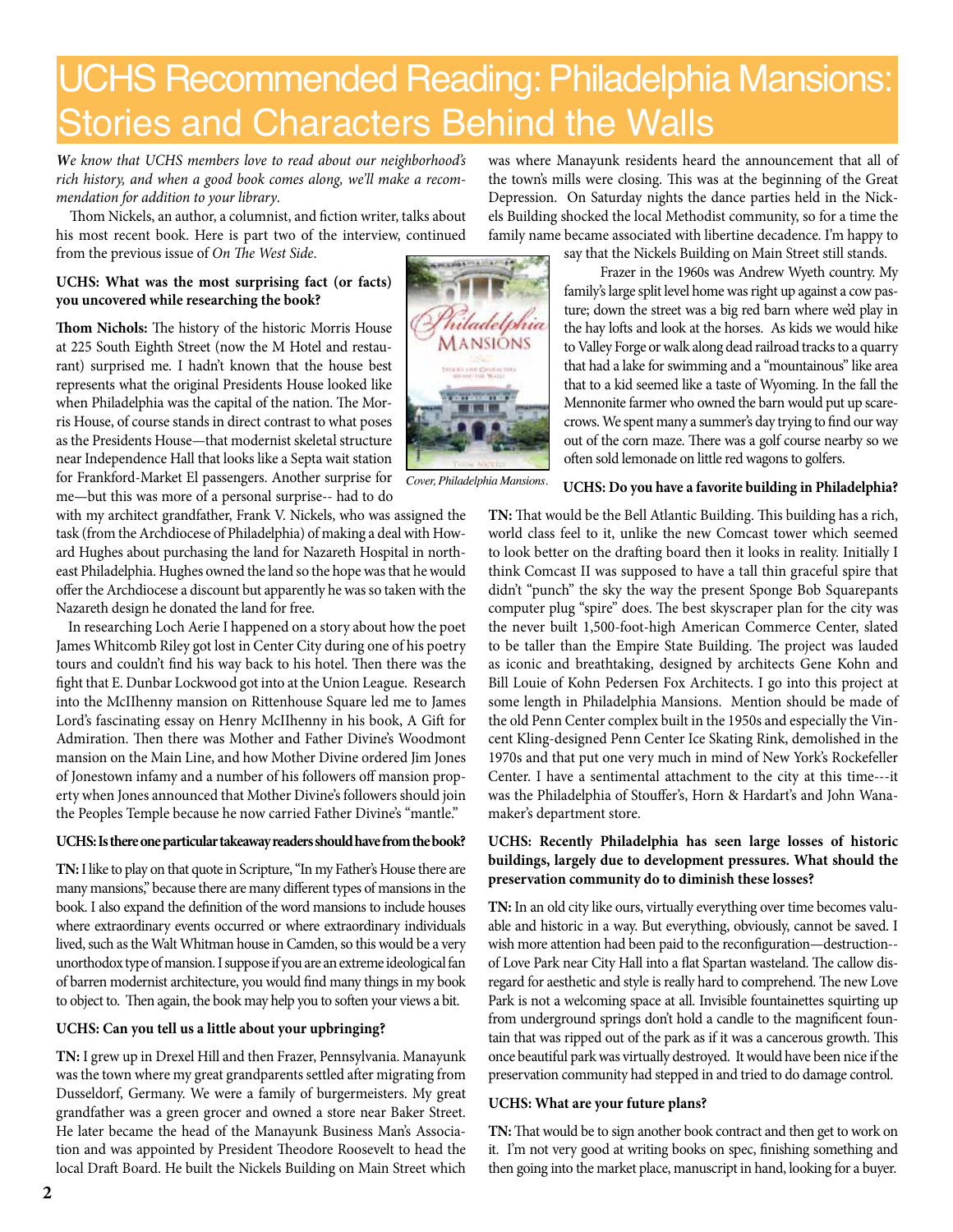### University City Historic Architecture Walks: The Woodlands

Inspired by Mark Silber's April 23rd tour of the Woodlands, we are proposing a similar tour of the Cemetery. In keeping with the UCHS focus on historic preservation, we will focus on the people buried there who helped shape the built environment in Philadelphia.

The Woodlands produces a great map and short bios of about 90 gravesites of "famous people." They've also made lists of groups of famous people, such as a list of Writers (nine of them buried in the Woodlands), or a list of Civil War Heroes (16 of them). But on this tour we will focus on designers and developers who helped create the city we live in. We will use numbers that correspond to the Woodlands' map.

Starting at the gate to the Woodlands (1), you must admire the work of French-born architect Paul Philippe Cret (1876-1945). The monumental stone gatehouse is not the original entrance to the cemetery; it was at the end of 38th Street at Woodland Avenue, designed by John McArthur, the architect of City Hall. When University Avenue was constructed in the 1930's, that gate was destroyed and Cret designed this gatehouse in 1936.

Walk into the Cemetery and follow the road to the right, turn lef at the intersection, and right at the ffh brick path. Walk through the



tree tunnel and keep going straight past the marker of architect Joseph Lee Wickes who worked on the First Union Spectrum, to Paul Cret's tomb (2). Cret lived in Woodland Terrace (which has a historic marker), taught architecture at University of Pennsylvania, and designed – among many national treasures –the Benjamin Franklin Bridge, the Rodin Museum and aspects of the Parkway. His architecture frm continues to this day under the name H2L2.

Walk between the stables and the basement of the greenhouses, and head to the Mansion. On the river side of the Mansion is the grave of architect Tomas Somerville Stewart (1806-1889). (3). He designed St. Luke and the Epiphany Church at 13th and Spruce, but most of his commissions were in Richmond, VA.

Looming over Stewart's grave is the temple-mausoleum of the Drexel family containing at least 30 family members. (4) Their impact on Philadelphia is enormous, not the least of which was the founding of Drexel University in 1892 by Anthony J. Drexel (1826-1893). Old Main is still in use at 32nd and Chestnut. Drexel mansions dotted West Philadelphia; still standing are the Sigma Chi House at 3809 Locust Walk and the Alpha Tau Omega House at 225 S. 39th St.

Walk on the east side of the Mansion and follow the road to the right. At the second brick walk on the right is the monument of Eli K. Price (1797-1884), lawyer and state senator (5). Price is credited with expanding Philadelphia to include West Philadelphia in 1854, with the establishment of Fairmount Park in 1867, and with the founding of Woodlands Cemetery to preserve the Mansion and its arboretum. Across the road and to the right is the nearly indecipherable tombstone of architect Charles Barton Keen (1868-1931). (6) Keen had commissions all over the east coast, but here in Philadelphia he is known for "country house" residences in the suburban developments of Pelham, Ogontz Park, and Glenside.

Keep walking on this road to the second stairs on the lef. Above is the black slab tomb of banker and developer Clarence H. Clark (1833-1906). (7) Clark gave West Philly Clark Park, Philadelphia's most beloved and used public park. Clark is also credited with much of the suburban development of West Philly, including the 4000 block of Locust St., and 4047-61 Spruce. Clark was a founder of the Union League at Chestnut and Broad.

Keep walking on the road, take the next stairs on the left, and make your way to the circular road. Turn left and walk to the Y. Gaze left and somewhere under the grass is the burial site but no marker of architect John Fraser (1825-1906).(8) Fraser was a Scottish-born architect who worked for a while with Frank Furness and George Hewitt and later supervised the construction of the U.S. Treasury in Washington, D.C. He designed the Union League that Clarence Clark founded.

Now keep walking around the circular road. Stop between an angel (Hamm) and an urn (Bickley) and turn lef and walk 25 paces to a modest marker (9) for an artist, Carl Hermann Schmolze (1823-1859) who painted the ceiling of the Academy of Music.

Go back to the road and turn left at the Y. To your right is a giant shrub under which is a black slab marked "Eyre" (10). This is renowned architect Wilson Eyre (1858-1944), credited with the design of the University Museum as well as the Parkway (along with Cret). Eyre's work can also be seen at 3511 Baring Street and at 4501-4507 Spruce Street in West Philly.

Follow that road (toward the three University Towers). At the Y turn left and stop in front of a black obelisk marked "Thomson". Now walk to the left of the obelisk, through the two trees, and straight ahead is a tall marker to John Ord (11). Ord (1850-1923), another Scottish architect, is best known for helping John McArthur with the design and construction of City Hall. He is also the architect for a Venetian Gothic townhouse at Walnut and 22nd Streets.

You should now be able to see the gatehouse where you came into the Woodland Cemetery. The Woodlands Trust does a wonderful job of maintaining and preserving this important estate that holds not only one of America's most beautiful homes but also the treasure trove of cemetery markers for the makers and shakers of Philadelphia's history.